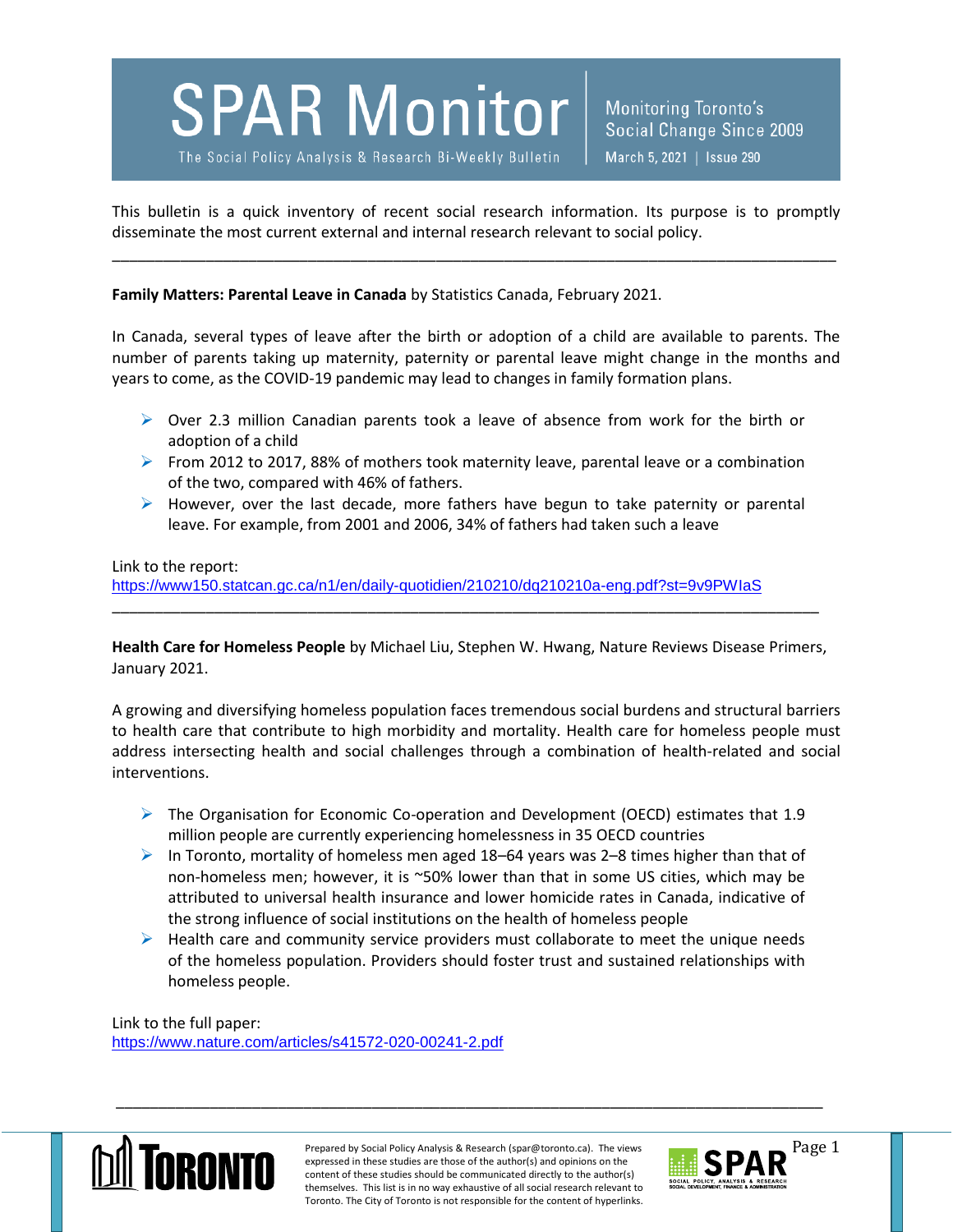**Measuring Proximity to Services and Amenities: An Experimental Set of Indicators for Neighbourhoods and Localities** by Alessandro Alasia, Nick Newstead, Joseph Kuchar and Marian Radulescu, Statistics Canada, February 2021.

This paper presents the methodology used to generate the first nationwide database of proximity measures and the results obtained with a first set of ten measures. The computational methods are presented as a generalizable model due to the fact that it is now possible to apply similar methods to a multitude of other services or amenities, in a variety of alternative specifications.

- $\triangleright$  Approximately 20% of Canadians are living in "amenity dense" neighbourhoods. Amenity dense neighbourhoods meet the following criteria: access to at least one grocery store, pharmacy, and public transit stop within 1 km walking distance, a child care facility, primary school, and library within 1.5 km walking distance, a health facility within 3 km driving distance, and employment within 10 km driving distance
- $\triangleright$  Nearly half of Canadians live in a neighbourhood or locality within 1 km walking distance from a grocery store. In larger metropolitan areas, 55% of population live in proximity to a grocery store; this percentage drops to 30% for those living in smaller metro areas and to 16% for the population living in rural areas
- $\triangleright$  Roughly 70% of Canadians live in neighbourhoods or localities that are within 1.5 km walking distance from primary education services – a similar figure also applies for child care services.

Link to the full report:

[https://www150.statcan.gc.ca/n1/en/pub/18-001-x/18-001-x2020001-eng.pdf?st=CRzKK6T\\_](https://www150.statcan.gc.ca/n1/en/pub/18-001-x/18-001-x2020001-eng.pdf?st=CRzKK6T_)

**Healthy Housing Quality - A Way Forward for Rental Apartments in Toronto** by Wellesley Institute, December 2020.

\_\_\_\_\_\_\_\_\_\_\_\_\_\_\_\_\_\_\_\_\_\_\_\_\_\_\_\_\_\_\_\_\_\_\_\_\_\_\_\_\_\_\_\_\_\_\_\_\_\_\_\_\_\_\_\_\_\_\_\_\_\_\_\_\_\_\_\_\_\_\_\_\_\_\_\_\_\_\_\_\_\_

The Healthy Housing Quality Solutions Lab ("the Lab") was a collaborative initiative, initiated by Wellesley Institute, with support from SHS Consulting, and funded by Canada Mortgage and Housing Corporation. This Lab aimed to provide a suite of options to respond to the issues of disrepair and housing quality in Toronto's private rental apartment sector.

- $\triangleright$  The Lab team and participants examined and discussed the roles, interests, and influence of three key stakeholder groups: tenants (demand-side), landlords (supply-side), and City of Toronto staff (the public interest)
- Average rents have increased by 12 percent in Toronto over the last decade (2008-2018) in real (inflation-adjusted) terms, but this increase may not be enough to cover repair and retrofit costs. Meanwhile, incomes of moderate-to-low-income tenants living in this housing stock sector have steadily declined
- $\triangleright$  Repair and retrofit funding announced in the National Housing Co-Investment Fund (NHCF) equates to nationwide annual averages of about \$350 million in loans and \$230 million in grants

Link to the paper:

<https://www.wellesleyinstitute.com/wp-content/uploads/2021/01/5-Culminating-Report.pdf>



Prepared by Social Policy Analysis & Research (spar@toronto.ca). The views Page 2 expressed in these studies are those of the author(s) and opinions on the content of these studies should be communicated directly to the author(s) themselves. This list is in no way exhaustive of all social research relevant to Toronto. The City of Toronto is not responsible for the content of hyperlinks.

\_\_\_\_\_\_\_\_\_\_\_\_\_\_\_\_\_\_\_\_\_\_\_\_\_\_\_\_\_\_\_\_\_\_\_\_\_\_\_\_\_\_\_\_\_\_\_\_\_\_\_\_\_\_\_\_\_\_\_\_\_\_\_\_\_\_\_\_\_\_\_\_\_\_\_\_\_\_\_\_\_\_\_\_